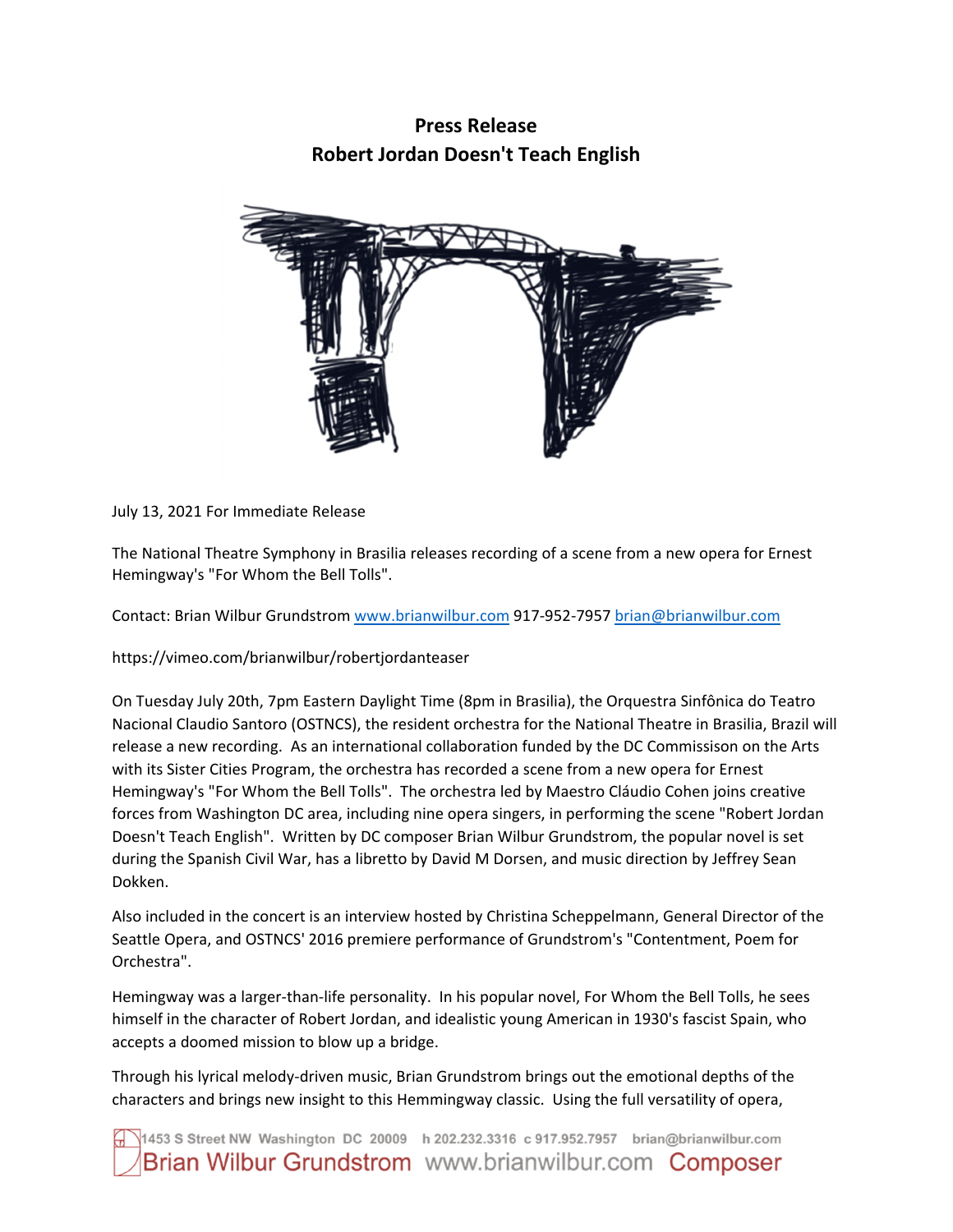Dorsen's libretto and Grundstrom's music are able not only to explore Hemingway's themes of trust, loyalty, honor, love betrayal, fear pain, loss, and sacrifice, but add modern insight into the toxic nature of Jordan's (Hemingway's) masculinity, as his notions of honor clash with the reality of the situation.

For Whom the Bell Tolls is set in the 1930s during the Spanish Civil War. In this early scene, the American Robert Jordan, who has travelled to Spain to fight against the fascists, is meeting a band of Guerrilla fighters for the first time. The leader of the band, Pablo, whose leadership is threatened by his wife Pilar, mocks Robert Jordan by attempting to undermine his credibility. Pablo questions Robert Jordan authenticity by insisting that he could not possibly be the American professor he says he is if he does not even have a beard. This introduces Pablo as the weak and flawed traitor he will become, only caring about his own personal safety. We also see Pilar emerging as the de facto leader, as the other men in the band side with her in her decision to help Robert Jordan blow up the bridge. In this tragic war-time story, with so much suffering, sacrifice and betrayal, this humorous scene allows for a muchneeded moment of levity.

A teaser for the concert can be viewed at: https://vimeo.com/brianwilbur/robertjordanteaser.

More information is available at www.brianwilbur.com, including the scene which immediately follows in the opera, "Maria Meets Robert Jordan".

## **For Whom the Bell Tolls**

A New Opera in Two Acts Brian Wilbur Grundstrom, Composer David M Dorsen, Libretto Ernest Hemingway, Story Jeffrey Sean Dokken, Music Director

## Scene: "**Robert Jordan Doesn't Teach English**"

Full video released on Tuesday July 20, 2021, 7pm EST Brazil's National Theatre Orchestra: Orquestra Sinfônica do Teatro Nacional Claudio Santoro Maestro Cláudio Cohen On the orchestra's YouTube Channel: youtube.com/orquestrasinfonicatncs

with interview hosted by Christina Scheppelmann, General Director Seattle Opera

Featuring: Alan Naylor (Robert Jordan) Eliza Bonet (Pilar) Malte Roesner (Pablo) Aurelio Dominguez (Rafael) Lori Sen (Amalia) Jose Sacin (Anselmo) Antony Zwerdling (Agustin) Gustavo Ahualli (Primitivo) This project was supported by the DC Commission on the Arts & Humanities.

Also to be shown: OSTNCS' 2016 world premiere of Grundstrom's "Contentment, Poem for Orchestra"

1453 S Street NW Washington DC 20009 h 202.232.3316 c 917.952.7957 brian@brianwilbur.com Brian Wilbur Grundstrom www.brianwilbur.com Composer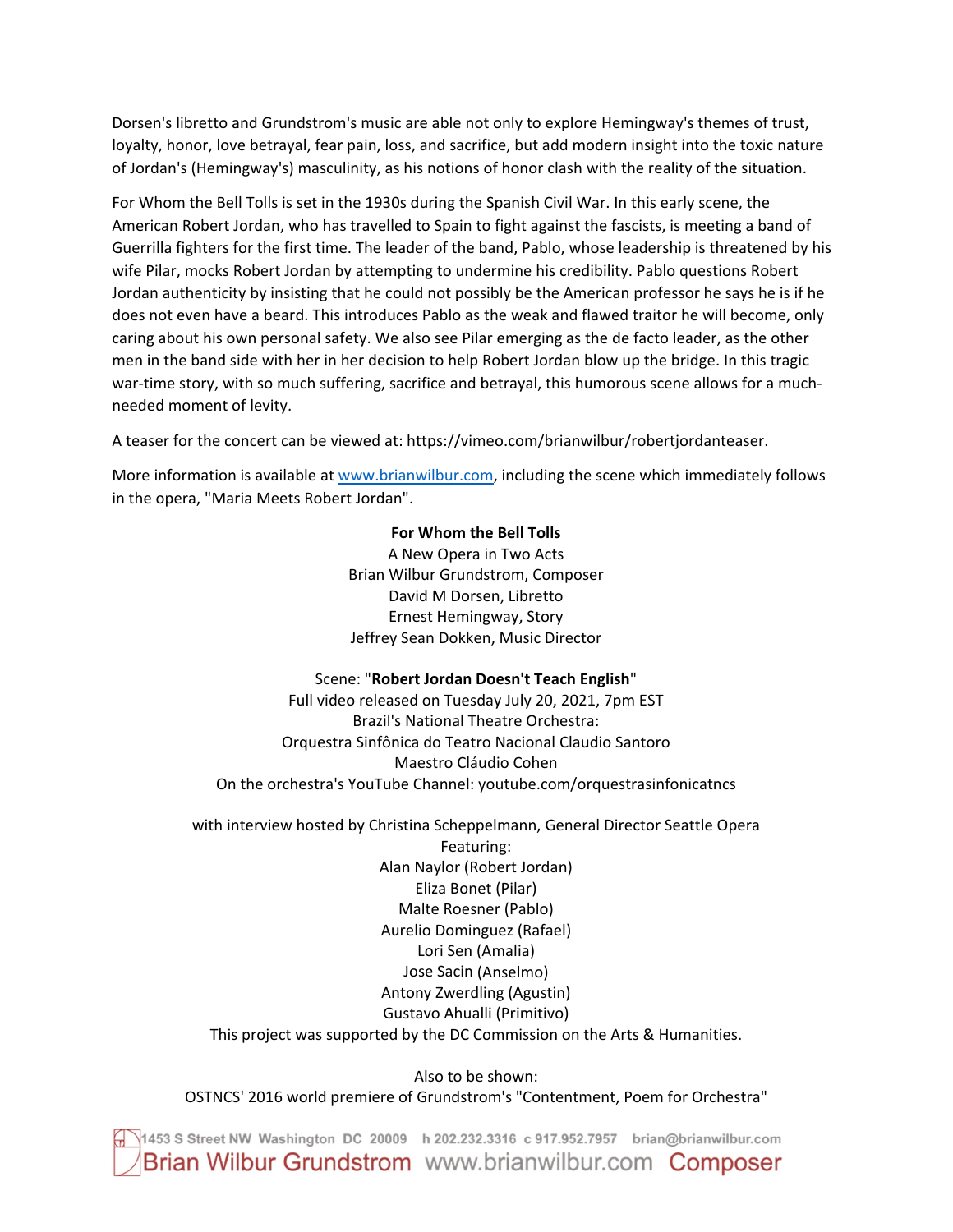

1453 S Street NW Washington DC 20009 h 202.232.3316 c 917.952.7957 brian@brianwilbur.com<br>Brian Wilbur Grundstrom WWW.brianwilbur.com Composer